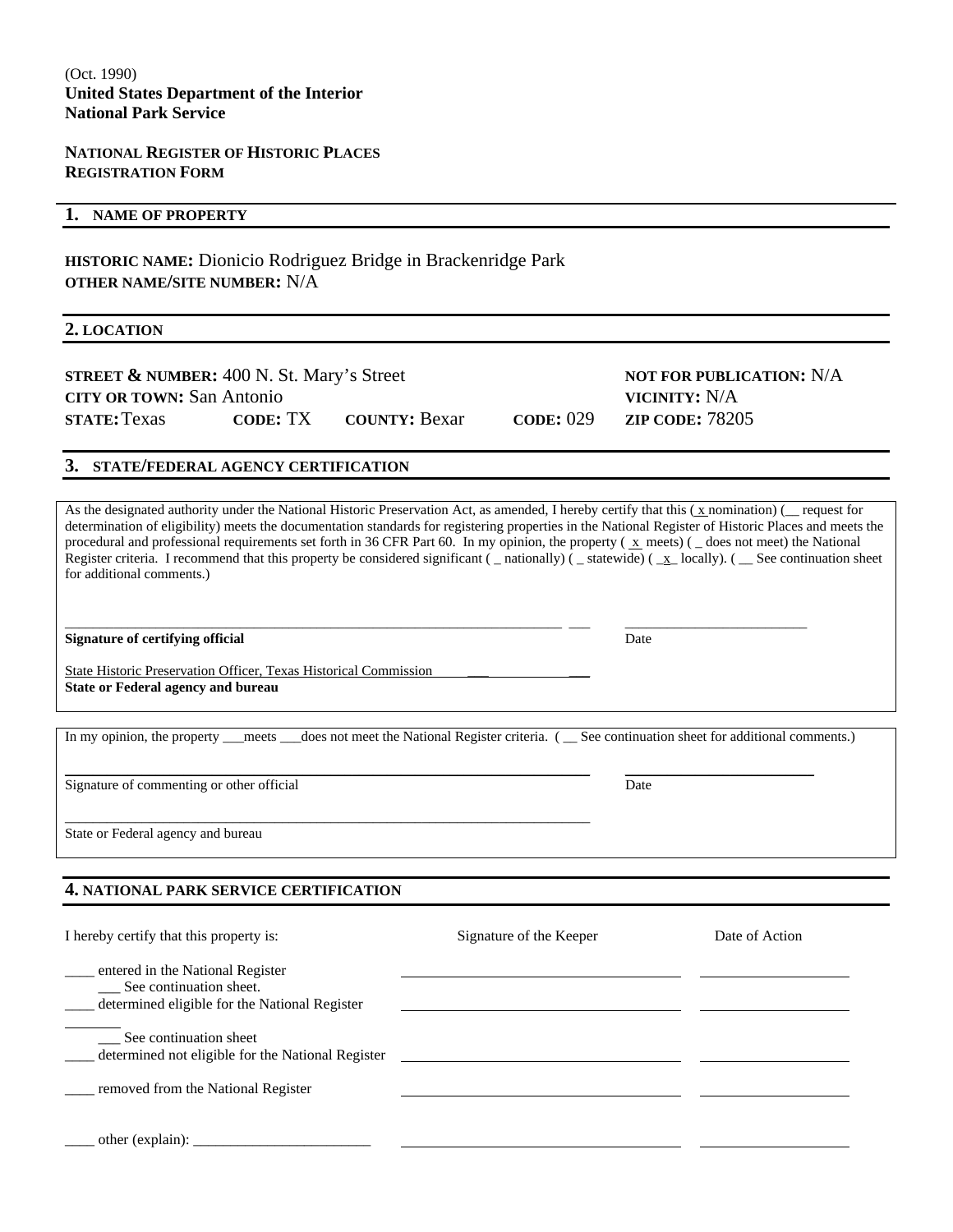## **5. CLASSIFICATION**

## **OWNERSHIP OF PROPERTY: Public - local**

**CATEGORY OF PROPERTY:** Structure

| <b>NUMBER OF RESOURCES WITHIN PROPERTY:</b> | <b>CONTRIBUTING</b> | <b>NONCONTRIBUTING</b> |
|---------------------------------------------|---------------------|------------------------|
|                                             |                     | 0 BUILDINGS            |
|                                             |                     | 0 SITES                |
|                                             |                     | 0 STRUCTURES           |
|                                             | $\theta$            | <b>O OBJECTS</b>       |
|                                             |                     | 0 TOTAL                |

## **NUMBER OF CONTRIBUTING RESOURCES PREVIOUSLY LISTED IN THE NATIONAL REGISTER:** 0

**NAME OF RELATED MULTIPLE PROPERTY LISTING:** *Sculpture of Dionicio Rodriguez in Texas*

#### **6. FUNCTION OR USE**

HISTORIC FUNCTIONS: Recreation and Culture/Work of Art; TRANSPORTATION/pedestrian related = bridge

**CURRENT FUNCTIONS:** Recreation and Culture/Work of Art; TRANSPORTATION/pedestrian related = bridge

## **7. DESCRIPTION**

**ARCHITECTURAL CLASSIFICATION:** OTHER: Faux bois sculpture

**MATERIALS: FOUNDATION WALLS ROOF OTHER** CONCRETE

**NARRATIVE DESCRIPTION** (see continuation sheet 5).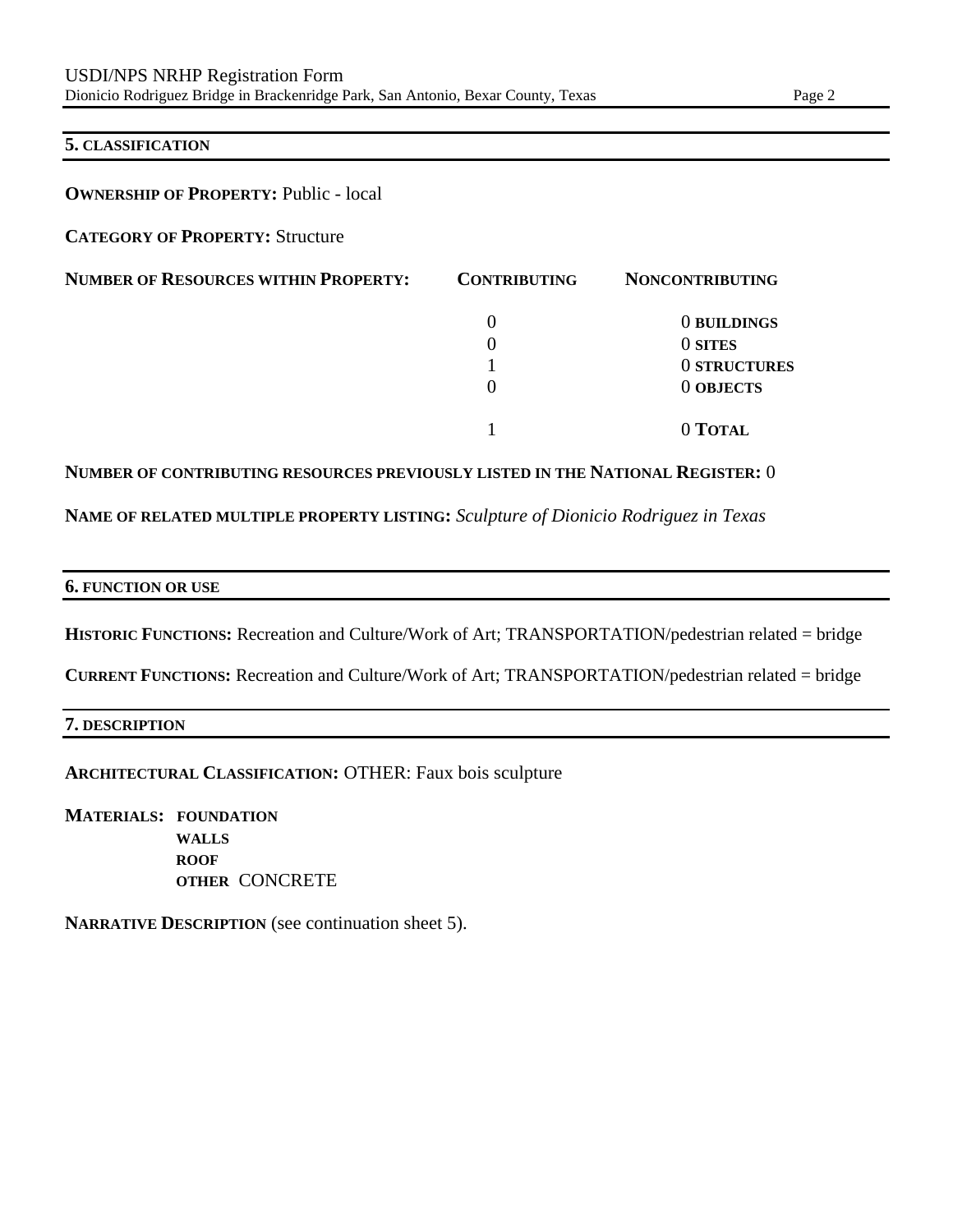## **8. STATEMENT OF SIGNIFICANCE**

## **APPLICABLE NATIONAL REGISTER CRITERIA**

- **A** PROPERTY IS ASSOCIATED WITH EVENTS THAT HAVE MADE A SIGNIFICANT CONTRIBUTION TO THE BROAD PATTERNS OF OUR HISTORY.
- \_\_\_ **B** PROPERTY IS ASSOCIATED WITH THE LIVES OF PERSONS SIGNIFICANT IN OUR PAST.
- x **C** PROPERTY EMBODIES THE DISTINCTIVE CHARACTERISTICS OF A TYPE, PERIOD, OR METHOD OF CONSTRUCTION OR REPRESENTS THE WORK OF A MASTER, OR POSSESSES HIGH ARTISTIC VALUE, OR REPRESENTS A SIGNIFICANT AND DISTINGUISHABLE ENTITY WHOSE COMPONENTS LACK INDIVIDUAL DISTINCTION.
- \_\_\_ **D** PROPERTY HAS YIELDED, OR IS LIKELY TO YIELD, INFORMATION IMPORTANT IN PREHISTORY OR HISTORY.

**CRITERIA CONSIDERATIONS:** N/A

**AREAS OF SIGNIFICANCE:** Art

**PERIOD OF SIGNIFICANCE:** c.1926

**SIGNIFICANT DATES:** c.1926

**SIGNIFICANT PERSON:** N/A

**CULTURAL AFFILIATION:** N/A

**ARCHITECT/BUILDER:** Dionicio Rodriguez

**NARRATIVE STATEMENT OF SIGNIFICANCE** (see continuation sheet 5).

## **9. MAJOR BIBLIOGRAPHIC REFERENCES**

## **BIBLIOGRAPHY** (see continuation sheet 5).

**PREVIOUS DOCUMENTATION ON FILE (NPS)**: N/A

- \_ preliminary determination of individual listing (36 CFR 67) has been requested.
- \_ previously listed in the National Register
- \_ previously determined eligible by the National Register
- \_ designated a National Historic Landmark
- \_ recorded by Historic American Buildings Survey #
- \_ recorded by Historic American Engineering Record #

## **PRIMARY LOCATION OF ADDITIONAL DATA:**

- x State historic preservation office *(Texas Historical Commission)*
- \_ Other state agency
- \_ Federal agency
- \_ Local government
- \_ University
- \_ Other -- Specify Repository: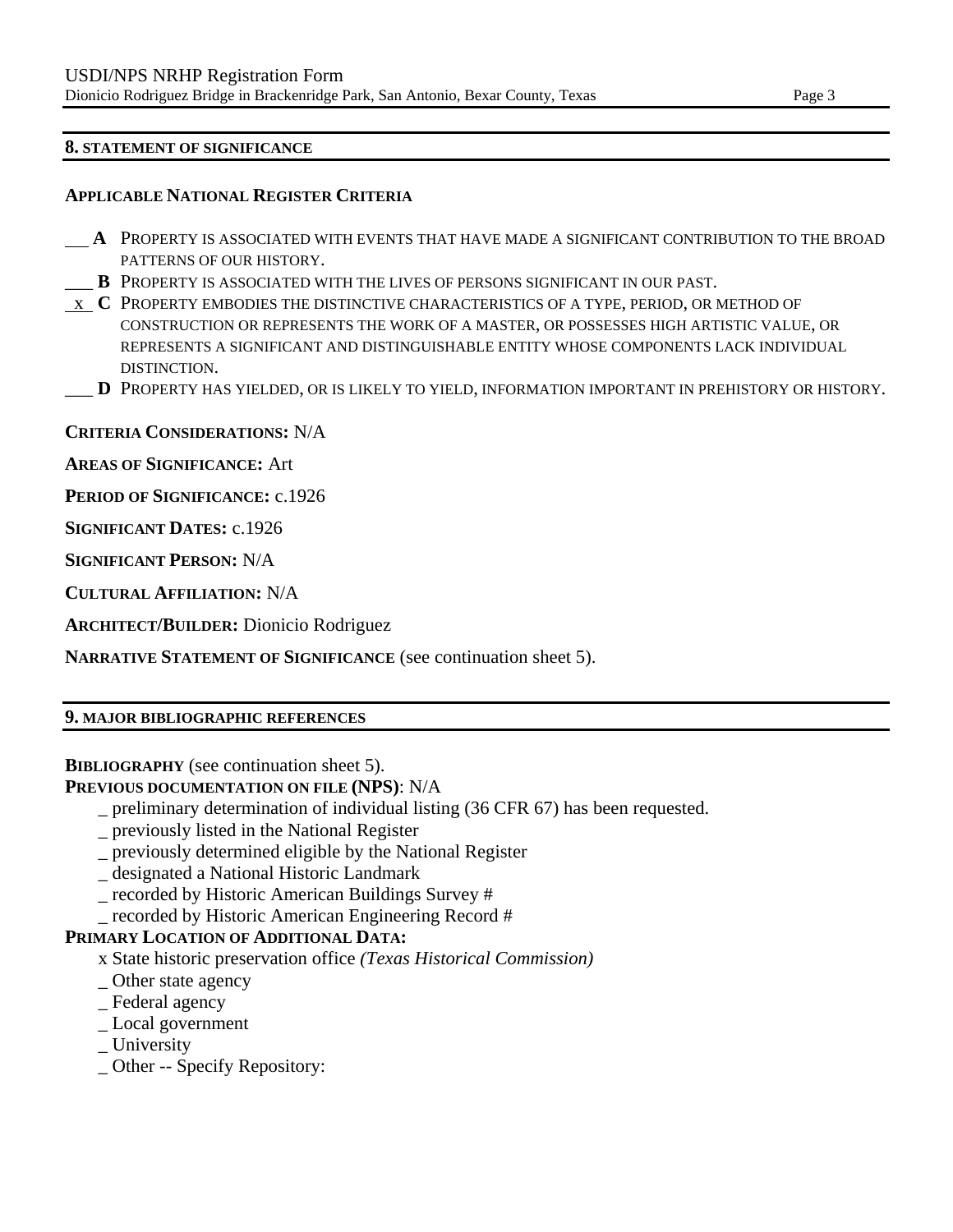#### **10. GEOGRAPHICAL DATA**

**ACREAGE OF PROPERTY:** less than one acre

| <b>UTM REFERENCES</b> |    | Zone Easting | <b>Northing</b> |
|-----------------------|----|--------------|-----------------|
|                       | 14 | 551535       | 3259603         |

**VERBAL BOUNDARY DESCRIPTION:** The bridge is at the north section of Brackenridge Park, San Antonio, Texas. The nomination encompasses only the bridge, any related structural components, and the ground upon which it stands.

**BOUNDARY JUSTIFICATION:** The nomination boundary is drawn to include only the bridge itself and related structural components.. Although the park itself may be eligible, it has not yet been evaluated due to the specific focus of this theme (*Sculpture of Dionicio Rodriguez*).

## **11. FORM PREPARED BY**

| NAME/TITLE: Patsy Light and Maria Pfeiffer                                               |                     |                           |
|------------------------------------------------------------------------------------------|---------------------|---------------------------|
| <b>ORGANIZATION:</b>                                                                     |                     | DATE: January 2003        |
| <b>STREET &amp; NUMBER: 300 Argyle</b>                                                   |                     | TELEPHONE: (210) 824-5914 |
| <b>CITY OR TOWN: San Antonio</b>                                                         | <b>STATE: Texas</b> | <b>ZIP CODE: 78209</b>    |
| ADDITIONAL DOCUMENTATION                                                                 |                     |                           |
| <b>CONTINUATION SHEETS</b>                                                               |                     |                           |
| <b>MAPS</b>                                                                              |                     |                           |
| <b>PHOTOGRAPHS</b> (see continuation sheet Photo-6)                                      |                     |                           |
| <b>ADDITIONAL ITEMS</b>                                                                  |                     |                           |
| <b>PROPERTY OWNER</b>                                                                    |                     |                           |
| NAME: City of San Antonio, Parks and Recreation Dept. (ATTN: Malcolm Matthews, Director) |                     |                           |
| <b>STREET &amp; NUMBER:</b> 115 Plaza de Armas                                           |                     | TELEPHONE: (210) 207-8480 |
| <b>CITY OR TOWN: San Antonio</b>                                                         | <b>STATE: Texas</b> | <b>ZIP CODE: 78205</b>    |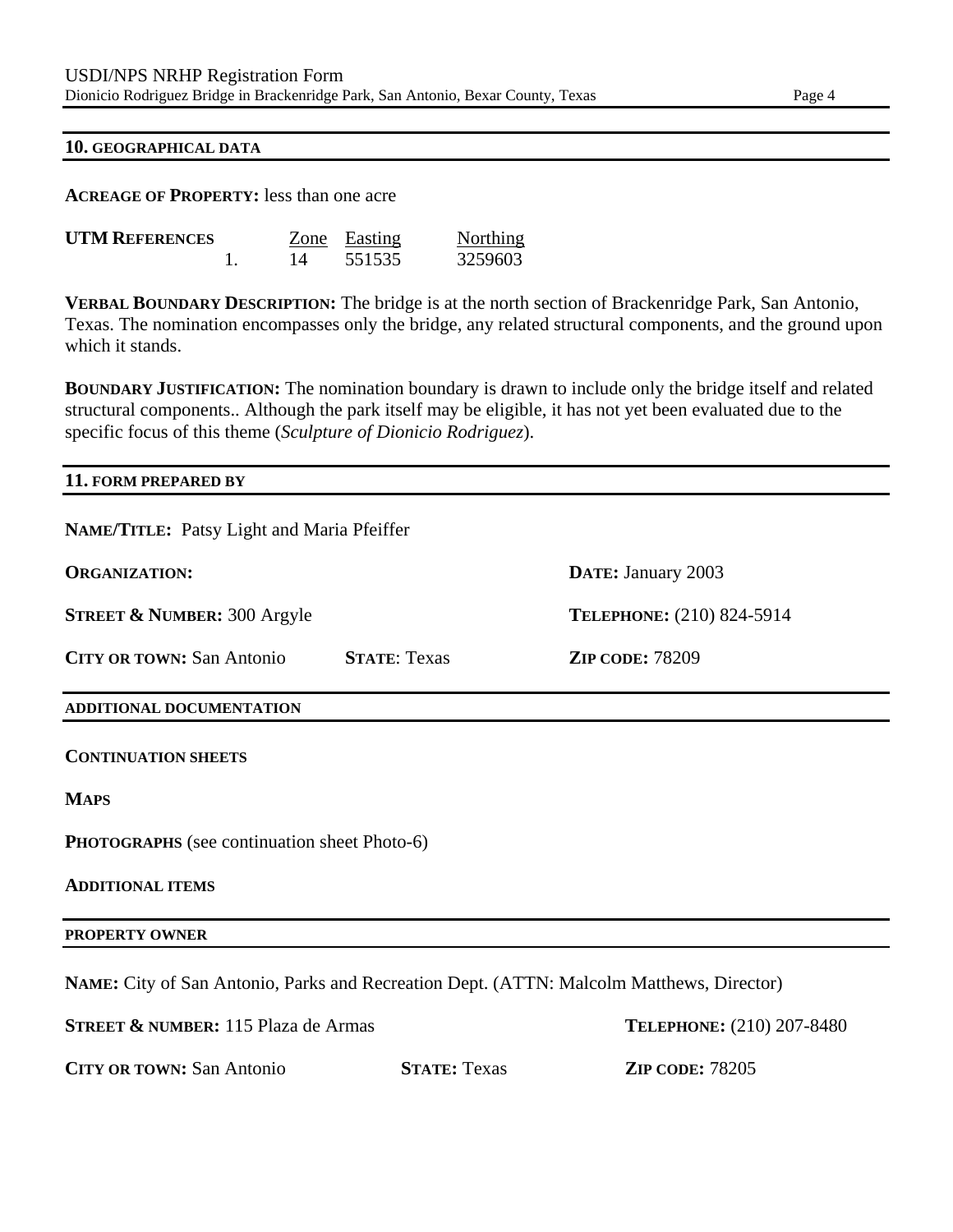## **United States Department of the Interior** National Park Service

# **National Register of Historic Places Continuation Sheet**

 Dionicio Rodriguez Bridge in Brackenridge Park Section 7,8,9 Page 5 San Antonio, Bexar County, Texas

## 7. DESCRIPTION

The Dionicio Rodriguez-designed bridge is at the far north section of Brackenridge Park in San Antonio, near the Hildebrand entrance to the park. The bridge is a 98-foot-long rustic bridge, which spans a flood channel of the San Antonio River, featuring 33 pairs of vertical "tree trunks" which support an arbor-type roof of deeply grained "branches." The height of the structure is 7'2". Three-foot high hand rail "branches" placed at 4' intervals are infilled with intertwined cross "branches," similar to the fence at the Alamo Portland Cement Company office. Crosscut planks (each 11" wide) form the walkway. The ends of several of these planks extend outside the base of the bridge that is 5 ½' wide. Found throughout the structure are "insect borings," "knotholes," "bark" textures and "branches" with cut ends. A 6' long "tree root" extends out from the supporting "trunk" on the right side of the southern end. "D. Rodriguez" is incised in the right hand upright "trunk" on the north end of the bridge, although Maximo Cortes and Sam Murray were assistants on the project. In 2002, Carlos Cortes (the son of Maximo Cortes), restored the bridge.

## 8. SIGNIFICANCE

Dionicio Rodriguez completed numerous works for the City of San Antonio installed in Brackenridge, Pittman-Sullivan, and Buckeye Parks, Alamo Plaza (NR Historic District, 1977) and the garden of the Spanish Governor's Palace (NR 1970). Two of his best-known pieces – a footbridge over the old waterworks channel and the entrance to the Japanese Tea Garden – are located in Brackenridge Park . The "wooden" footbridge was built c.1926. The curved structure parallels a bend in the road and resembles an elongated arbor. The realism of the structure's detailing was described by *Popular Mechanics* magazine in 1927. "…where stripped bark exposed the channel made by some wood borer, a spot where some industrious woodpecker sought a grub. Park attendants say this bridge even fools the woodpeckers." Although Rodriguez would later build many bridges, this design remains unique and was not replicated at any other known site. "D. Rodriguez" is incised in one of the horizontal "branches" near the northern end of the bridge. Sam Murray and Maximo Cortes are said to have been assistants on the project (Cortez to Light; Murray to Light and Pfeiffer).

The Dionicio Rodriguez-designed bridge in Brackenridge Park is nominated to the National Register of Historic Places under Criterion C, in the area of Art, as a unique and significant work of art by the noted San Antonio sculptor. The bridge, along with other works for the City of San Antonio, are the only known Rodriguez projects commissioned by a municipality.

## 9. BIBLIOGRAPHY

Barker, W.E. "Beauty in Concrete Wood," *Popular Mechanics*, October 1927: pp. 585-587.

Bechtol, Ron. "Home is Where the Art Is." *San Antonio Light*, San Antonio, Texas: April 1, 1984, pp. 29-33.

St. Louis Missouri, Kansas Texas Railroad. *San Antonio, As Seen by a Northern Visitor*, 1930, pp. 14, 21.

Tyler, Ron. ed.et.al. *New Handbook of Texas History, Vol. 5*: Austin: The Texas Historical Assoc., 1996. pp. 652-653.

Vertical files of Daughters of the Republic of Texas Library.